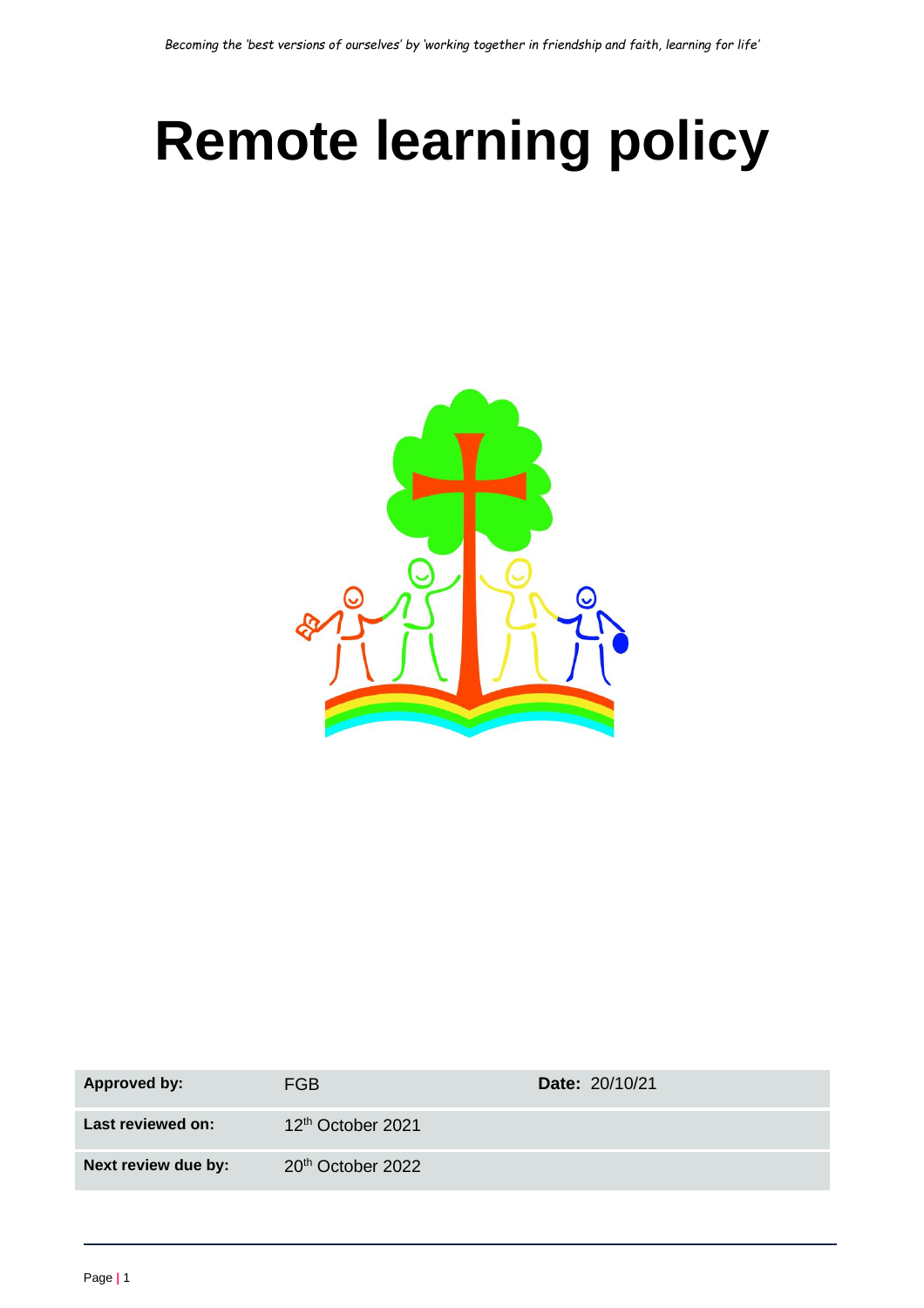# **1. Aims**

This remote learning policy takes into account government guidance for delivering remote learning and aims to:

- Ensure consistency in the approach to remote learning for staff and/or pupils who aren't in school
- Set out expectations for all members of the school community with regards to remote learning
- Provide appropriate guidelines for data protection

**These aims are informed by 6 key DfE principles which are summarized below:**

- **set learning activities each day in a number of different subjects**
- **teach a planned and well-sequenced curriculum – in line with the National Curriculum**
- **Provide frequent, clear explanations of new content, delivered by a teacher**
- **gauge how well pupils are progressing and set a clear expectation teachers check work daily**
- **enable teachers to adjust the pace or difficulty in response to AfL to ensure pupils' understanding**
- **teachers plan and deliver a programme of equivalent length to the core teaching pupils would receive in school and have daily e-contact with class**

### **2. Roles and responsibilities**

#### **2.1 Teachers**

When providing remote learning during a lockdown, teachers should be available as they would ordinarily be during the normal school day of 8.45am to 3.45pm to undertake support, plan for the next day, respond and feedback to children's work and undertake small group/individual support. Parents will be asked to not contact teachers at weekends or after 5.30 pm during the week.

If teachers are unable to work for any reason during this time, for example due to sickness, they should report this to the Executive Head or Head of School, using the normal absence procedure.

When providing remote learning if a pod or the school is shut, teachers are responsible for:

- > Setting work
	- o **WEEKLY** 
		- Set and upload a weekly timetable that is supported by daily learning activities
		- **•** Organise a class zoom/catch-up meeting
		- Organise a welfare catch-up with SENDCo/DSL for children with EHCPs/safeguarding issues fortnightly

#### o **DAILY**

Set and upload an appropriate standard/level of learning activities using existing school resources and online resources (*taking account of SEN* as this may have to be individualised) for children in their class, in:

- Maths
- **English (including reading, SpaG, writing and phonics) as appropriate**
- Wider curriculum and other subjects (eg RE, science etc) as appropriate for the week but allocated daily
- A physical/PE activity session
- Provide work for other classes if requested e.g. year group partner \*some time will be allocated for this
- The amount of work should be in line with securing learning and maintaining pupil progress and in line with identified children's individual needs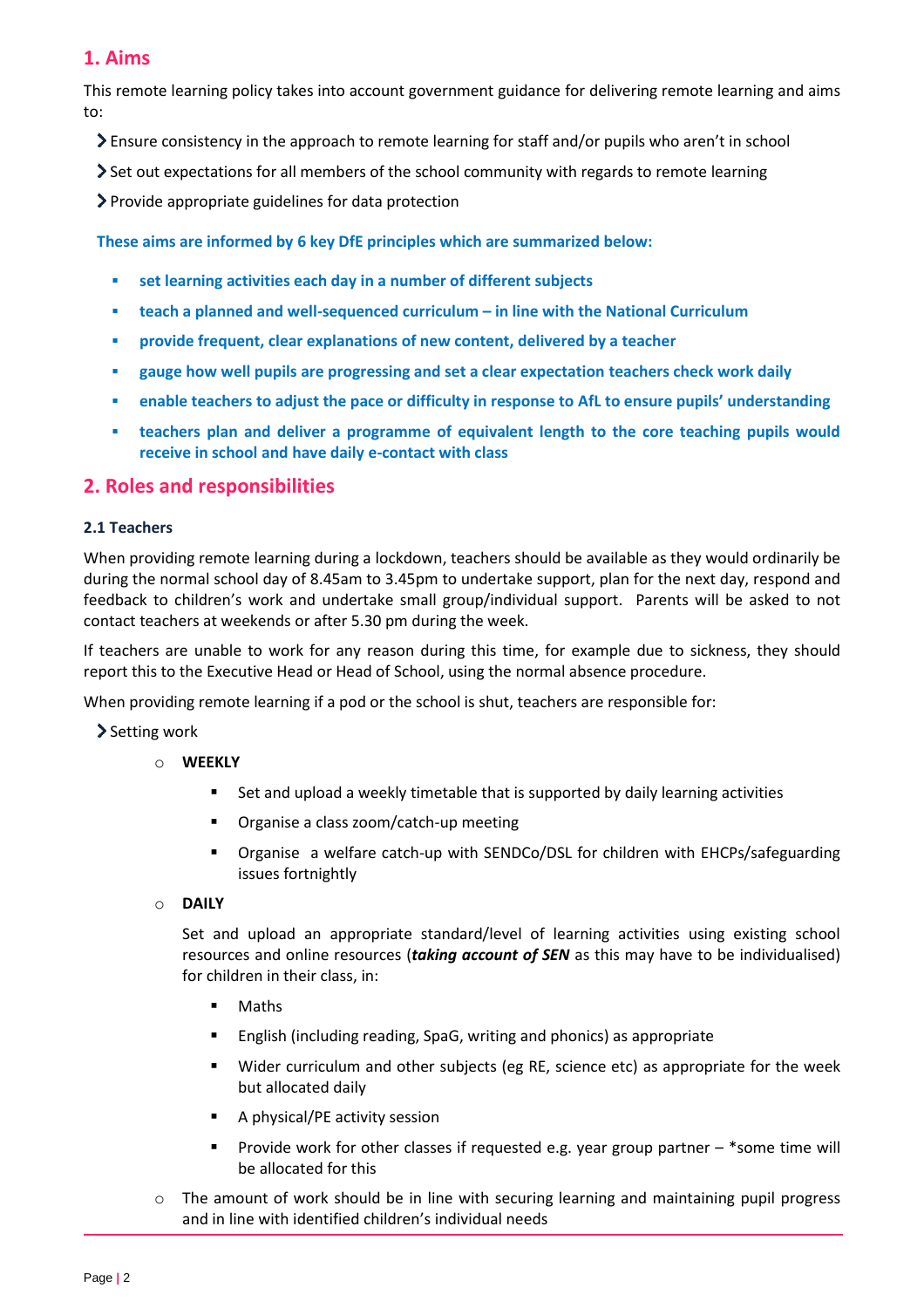- o Work needs to be set by 9.00am each morning
- o Work should be uploaded to seesaw
- o Co-ordinate with other partner teachers, subject leaders and SLT where necessary to ensure consistency across the year/subject and to make sure pupils with limited access to devices can still complete the work
- Providing feedback on work:
	- $\circ$  Children will upload remote learning work by the end of each day for marking/feedback.
	- $\circ$  Teachers will share feedback with pupils via seesaw and it can be written or recorded on the uploaded work and sent back.
	- $\circ$  Feedback should be simple and to the point, addressing the learning outcome and how it can be met/work improved/praise

Keeping in touch with pupils who aren't in school and their parent/carers:

- o Weekly face to face contact via zoom, may also use emails, phone calls
- o Weekly individual zoom call with any EHCP children and their parent fortnightly on the opposite week to SENDCo
- o Answering communications from parents and pupils. This should be done within normal day time working hours
- o Any complaints or concerns shared by parents and pupils should be initially be dealt with by the teacher but shared with head of school. These can be escalated to head of school if unresolved. For safeguarding concerns, refer to the section below
- If a class has to isolate for 10 days, but school is still open, teachers will provide remote learning from home unless ill themselves. In this case, a year group partner will be given time each day to upload the remote learning for the class, which will be the learning for that year group, for the week. They will also, very briefly check uploaded work and inform head of school if work isn't being completed.
- Should a whole school 'lockdown/closure' occur for a circuit break, teachers will provide remote learning. TAs will cover key worker pods, who will undertake remote learning in school. Staff may use the key worker pods for their children if childcare is an issue. A member of SLT will be on site at all times when school is open

If a teacher has to attend virtual meetings with parents and pupils, whilst at home, they should:

- o Dress appropriately, as would be worn in school
- $\circ$  Avoid areas with background noise and check nothing inappropriate is in the background

#### **2.2 Teaching assistants**

Teaching assistants must be available between their normal working hours in school less half a day as agreed with the class teacher, to cover any extra hours worked when supervising key worker children in school.

If unable to work for any reason during this time, for example due to sickness this should be reported using the normal absence procedure. When assisting with remote learning, teaching assistants are responsible for:

Supporting pupils who aren't in school:

- o If requested by their teacher, TAs will support children with remote learning. This will be under the direction of the teacher
- o Hold weekly catch-up conversations by phone with EHCP children, under the direction of the class teacher and SENDCO
- If the school is subject to closure/lockdown teaching assistants will be working in school on a rota basis to supervise the children of key workers in the childcare pods. These children will be undertaking their remote learning in school, as set by their teacher. TAs will be in teams of 2 or 3 (dependent on pod sizes) and undertake supervision in pods of up to 15 children. Lunches and breaks will be taken on a rota basis.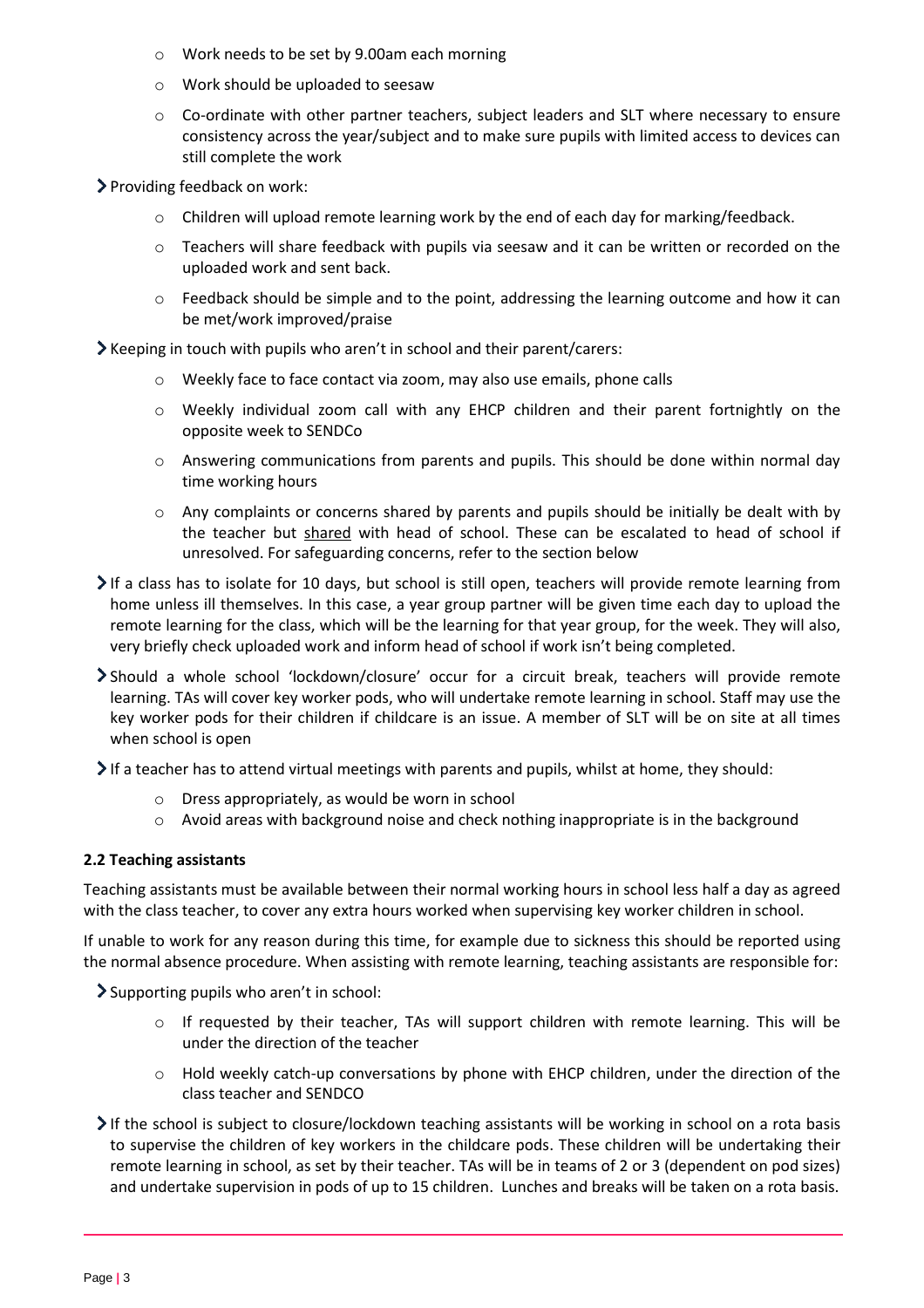#### **2.3 Subject leads**

Alongside teaching responsibilities, subject leads are responsible for:

- Considering any aspects of the subject curriculum need to change to accommodate remote learning
- Working with teachers teaching their subject remotely to support and make sure all work set is appropriate and consistent
- Monitoring (if requested) the remote work set by teachers in their subject such as through discussion, checking seesaw and supporting with setting work
- Alerting teachers to resources they can use to teach their subject remotely

#### **2.4 Senior leaders**

Alongside any teaching responsibilities, senior leaders are responsible for working with other leaders to:

- Co-ordinate remote learning across the school
- Monitor the effectiveness of remote learning –through regular catch-ups with teachers and subject leaders, reviewing work set or reaching out for feedback from pupils and parents
- Alongside head of school and C. Briggs, monitoring the security of remote learning systems, including data protection and safeguarding considerations

#### **2.5 Designated safeguarding lead**

The DSL is Lee Mullen. Safeguarding should be referred to him and recorded on CPOMS with senior leaders and Sarah Foster tagged in. The school's safeguarding child protection policy is available in primary/shared/policies/safeguarding policies

The DSL and Sarah Foster will complete a weekly safeguarding tracker (when requested) which will be uploaded to the LA. This will be reviewed each week with actions and pupils added as necessary.

#### **2.6 Pupils and parents**

Staff can expect pupils learning remotely to:

- Be contactable during the school day although may not always be in front of a device the entire time
- $\sum_{n=1}^{\infty}$  Complete work to the deadline set by teachers
- Seek help if they need it, from teachers or teaching assistants
- Alert teachers if they're not able to complete work
- Attend weekly catch-up/wellbeing zoom meeting with an adult present and participate in any extra support sessions provide by their teacher

Staff can expect parents with children learning remotely to:

- Ensure that children can access remote learning on a daily basis and upload completed work for the teacher to check and provide feedback
- Make the school aware if their child is sick or otherwise can't complete work
- Seek help from the school if they need it
- ▶ Be respectful when making any complaints or concerns known to staff

#### **2.7 SENDCo**

SENDCo will:

- Take responsibility for tracking SEN pupils across school on a weekly basis. This will include those with EHCs and those on the provision map.
- Contact all families of children with an EHCP fortnightly for a welfare/check-in call and record it on the SEN tracker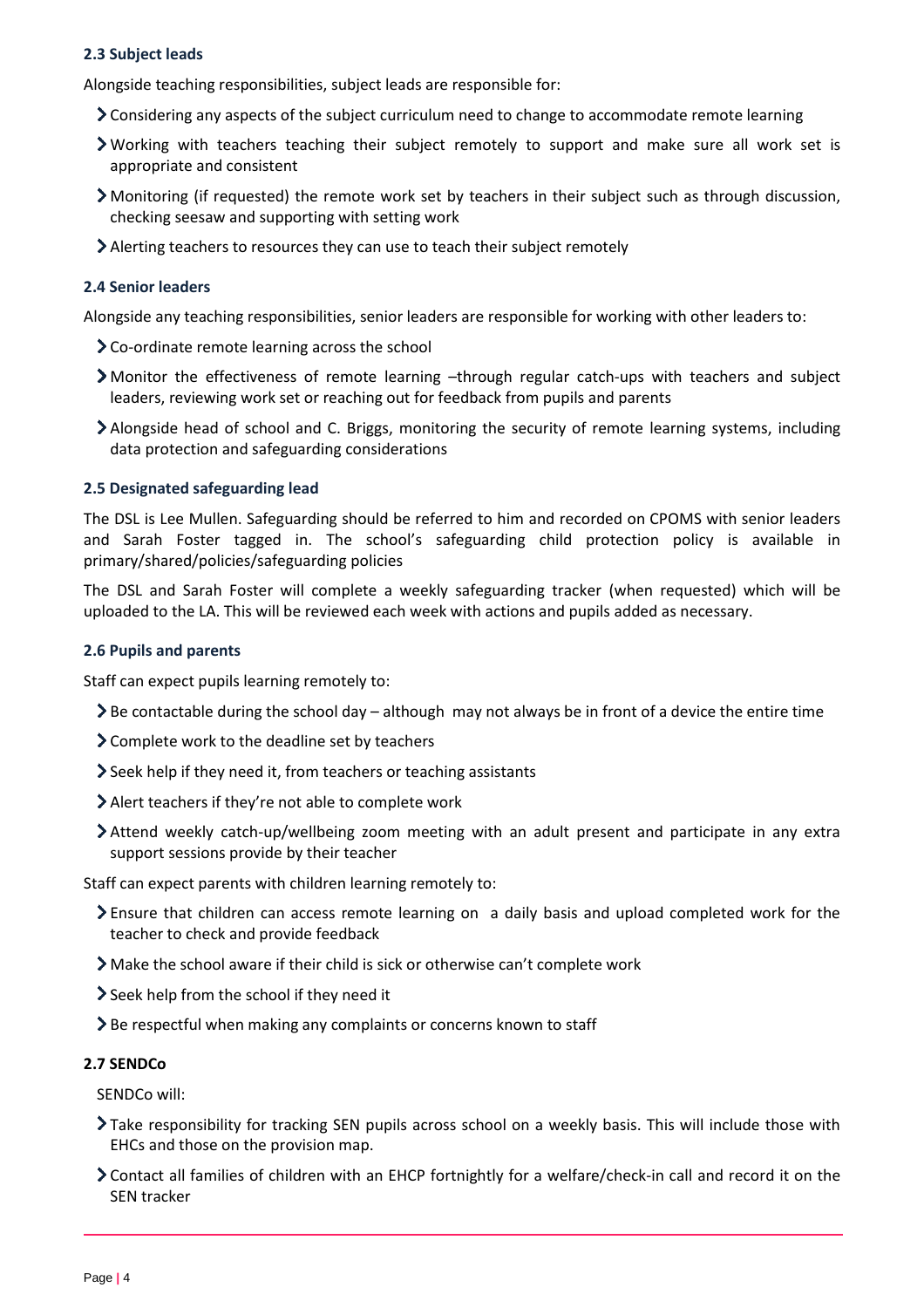- Liaise with staff on the work and interventions being set for SEN children on a weekly basis
- Liaise with families and other professionals on reports/learning programmes and issues relating to the SEN and support eg SALT, OT etc. These will be noted on tracker

#### **2.8 Governing board**

The governing board is responsible for:

- Monitoring the school's approach to providing remote learning to ensure education remains as high quality as possible
- Ensuring that staff are certain that remote learning systems are appropriately secure, for both data protection and safeguarding reasons

# **3. Who to contact**

If staff have any questions or concerns about remote learning, they should contact the following:

- $\blacktriangleright$  Issues in setting work talk to the relevant subject lead or SENCO
- $\blacktriangleright$  Issues with behaviour talk to the executive head or head of school
- $\blacktriangleright$  Issues with IT/remote learning platform talk to Miss Birks
- Issues with their own workload or wellbeing talk to Miss Swift and the Executive Head or Head of School
- Concerns about data protection talk to Mrs Briggs
- Concerns about safeguarding talk to DSL Mr Mullen or DSL leads

## **4. Data protection**

#### **4.1 Accessing personal data**

When accessing personal data for remote learning purposes, all staff members will, taking into account safeguarding and GDPR requirements:

- Use their school laptop to undertake activities associated with remote learning
- Use their teacher ipad to access technology/APPs to undertake some remote learning procedure
- If using a personal phone to speak with parents, ensure that it uses private number/caller withheld (\*dial 141 before the number you are calling)
- Use Seesaw to set and check remote learning
- Use zoom for live catch-up and support sessions
- Use forti client to access the server in school
- Use their school email if emailing parents
- When sending texts and emails check with head of school. These can be sent by admin staff

#### **4.2 Processing personal data**

Staff members may need to collect and/or share personal data such as email addresses, tel numbers etc as part of the remote learning system. As long as this processing is necessary for the school's official functions, individuals won't need to give permission for this to happen. However, staff are reminded to collect and/or share as little personal data as possible online.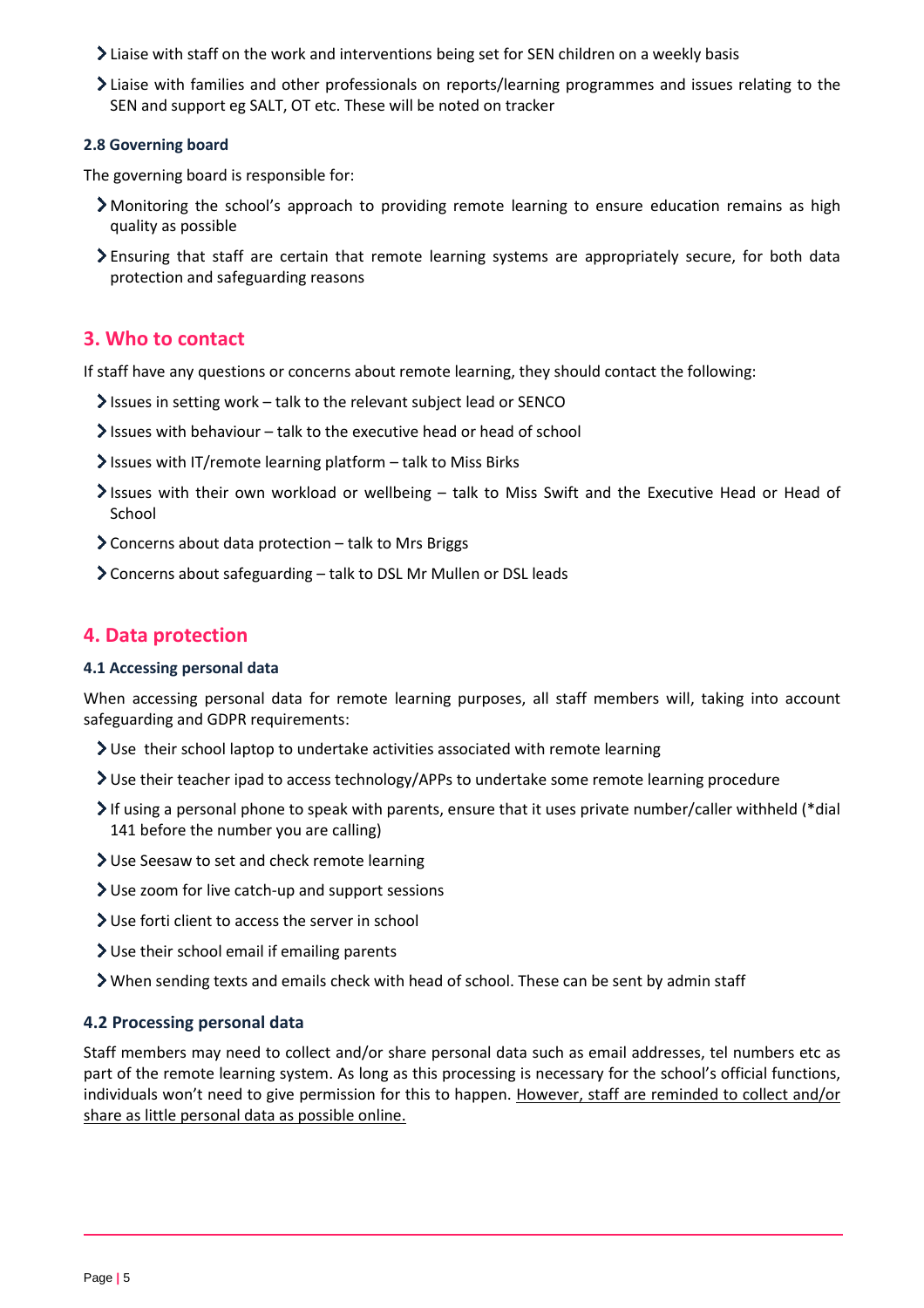#### **4.3 Keeping devices secure**

Please note that all staff members must take home, **their laptops and class ipads every evening for use in delivering home learning in case of absence.** In addition, staff must take appropriate steps to ensure their devices remain secure. This includes, but is not limited to:

- $\blacktriangleright$  Keeping the device password-protected strong passwords are at least 8 characters, with a combination of upper and lower-case letters, numbers and special characters (e.g. asterisk or currency symbol)
- Ensuring the hard drive is encrypted this means if the device is lost or stolen, no one can access the files stored on the hard drive by attaching it to a new device
- Making sure the device locks if left inactive for a period of time
- Not sharing the device among family or friends
- $\blacktriangleright$  Installing antivirus and anti-spyware software
- $\blacktriangleright$  Keeping operating systems up to date always install the latest updates

# **5. Safeguarding**

See Safeguarding Policy for details in primary/shared/policies/safeguarding policies. All safeguarding concerns should be logged on CPOMS as usual (tagged into the Executive Head, Head of School and SENDCo and discussed with DSL Lee Mullen

## **6. Monitoring arrangements**

This policy will be reviewed termly or more frequently by Executive Head and Head of School. Copies will be sent to governors for approval termly or when needed.

## **7. Links with other policies**

This policy is linked to our:

- Safeguarding and Child Protection policy and coronavirus addendum to our child protection policy
- > Data protection policy and privacy notices
- > Home-school agreement
- $\blacktriangleright$  ICT and internet acceptable use policy
- > Online safety policy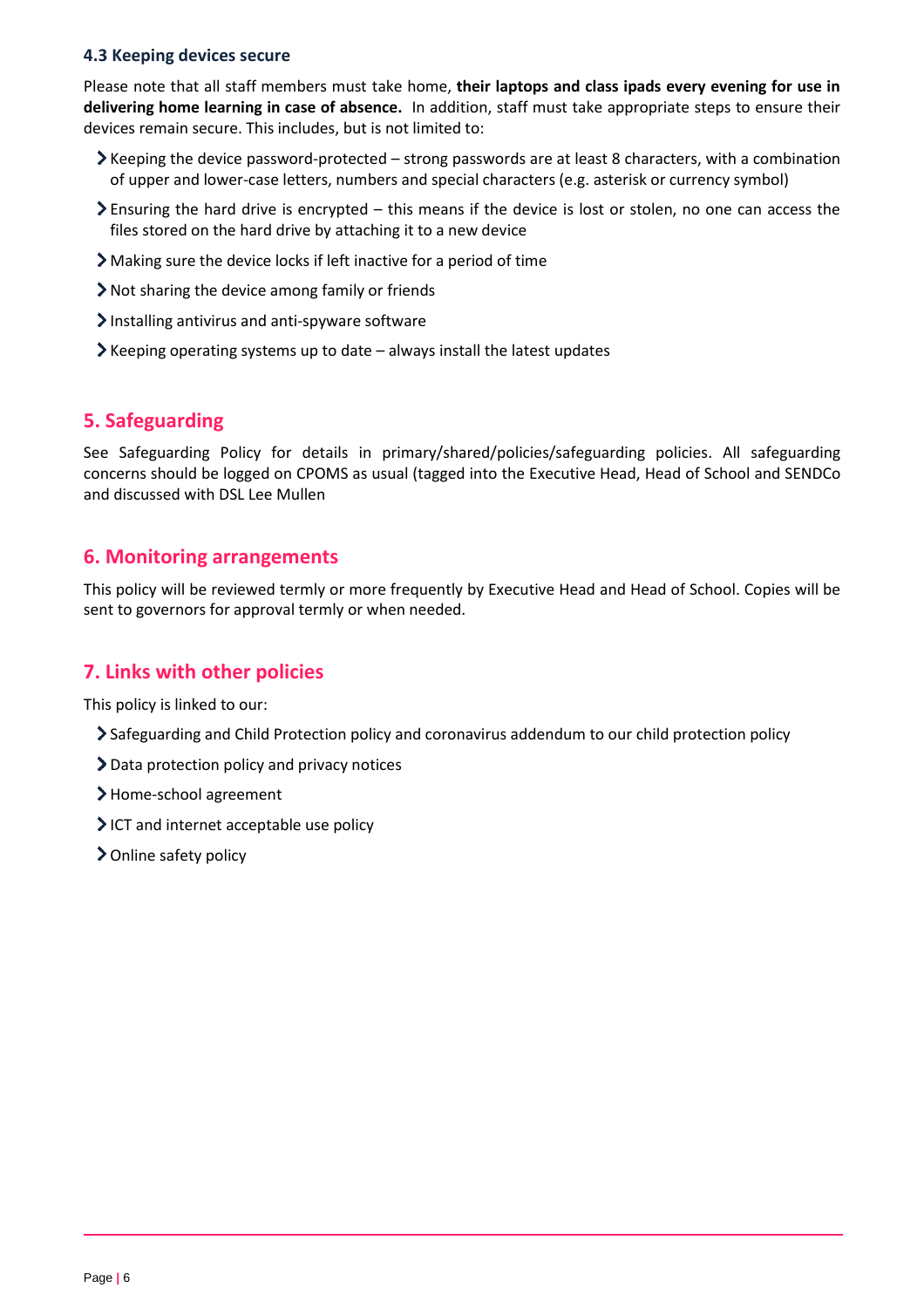## Appendix 1 **Summary of remote learning sequence**

*If a class closes, teachers should set a weekly timetable and daily work by 9am to support core subjects and the wider curriculum, which mirrors the normal timetable. Example timetable is attached.* 

*If a child rather than the pod is isolating, work should be set for that child that links to the learning occurring in school. This can be set daily or for a couple of days at a time. In this way, it is as planned for the class, not new work that a teacher has to prep and plan. There will be a 24 hour delay on this being set, as teachers need time to get this ready, so the day after the child goes off work should be set on Seesaw. Teachers should check and feedback on work uploaded.* 

*If a child has a case of Covid19, staff will need to check if they are well enough before setting work.*

*If work set has not been undertaken by a pupil, teachers should phone the parents and make enquiries as to why. If this continues the matter should be passed to the Head of School and ultimately the Executive Head to engage with parents and work to gain their support for remote learning.* 

*If a teacher has to self-isolate (but is well) and the class is still in school, the teacher will support setting work and allocating learning activities to the class. This may involve some live streaming, but not a whole lesson, use of seesaw and other resources. This will be discussed with each teacher as it occurs.* 

*If a teacher has to self-isolate and is poorly the school will take responsibility for setting and checking work on seesaw. This will be done via year group partners (who will be given some time) and other staff* 

- o Use BBC bitesize and the Oak National Academy (as well as other streamed resources) for setting of teaching videos. Also use YouTube or other clips to support learning activity. Only film yourself if it needs to be bespoke or you want to e.g. story telling. No need to live stream a whole live lesson
- o Upload Ruth Miskin phonic sessions allocated to correct groups, daily
- o Record instructions for practical sessions or structured daily activity in core and wider curriculum. Parents can upload photo/film clip as evidence. In EYFS can contribute to observations and evidence
- o Use your class iPad if you need to film yourself telling a story or either writing on paper or completing on screen any explanations you want children to have that are bespoke to your class e.g. polishing an answer/explaining a maths problem etc…
- o Use the voice record capacity to set instructions for learning activities/worksheets and for feedback that doesn't need to be written. It can supplement or explain any highlighting of areas where children have done well (green) and areas they need to correct/improve (orange). Also for praise
- $\circ$  Upload pdf/scan/photo of the work sheet or writing frame to Seesaw for pupil completion, with any other supporting texts. Use current schemes e.g. Power Maths and RWI phonics.
- o For English, set high quality texts, vocab and comprehension work as imitation text for Week 1. Then continue with the cycle. Use Oak Academy to teach grammar focus. Make sure that children Imitate, Innovate and Improve, dependent upon where you are in the cycle if a pod closes. If children are struggling with writing, conduct a small group writing session using the I, we, you approach.
- o For maths, the learning sequence should be maintained and resources from Power maths should be used, supported by White Rose videos
- o Keep written feedback/marking to an efficient and effective minimum. Use highlighting and verbal feedback where possible. Especially with younger children